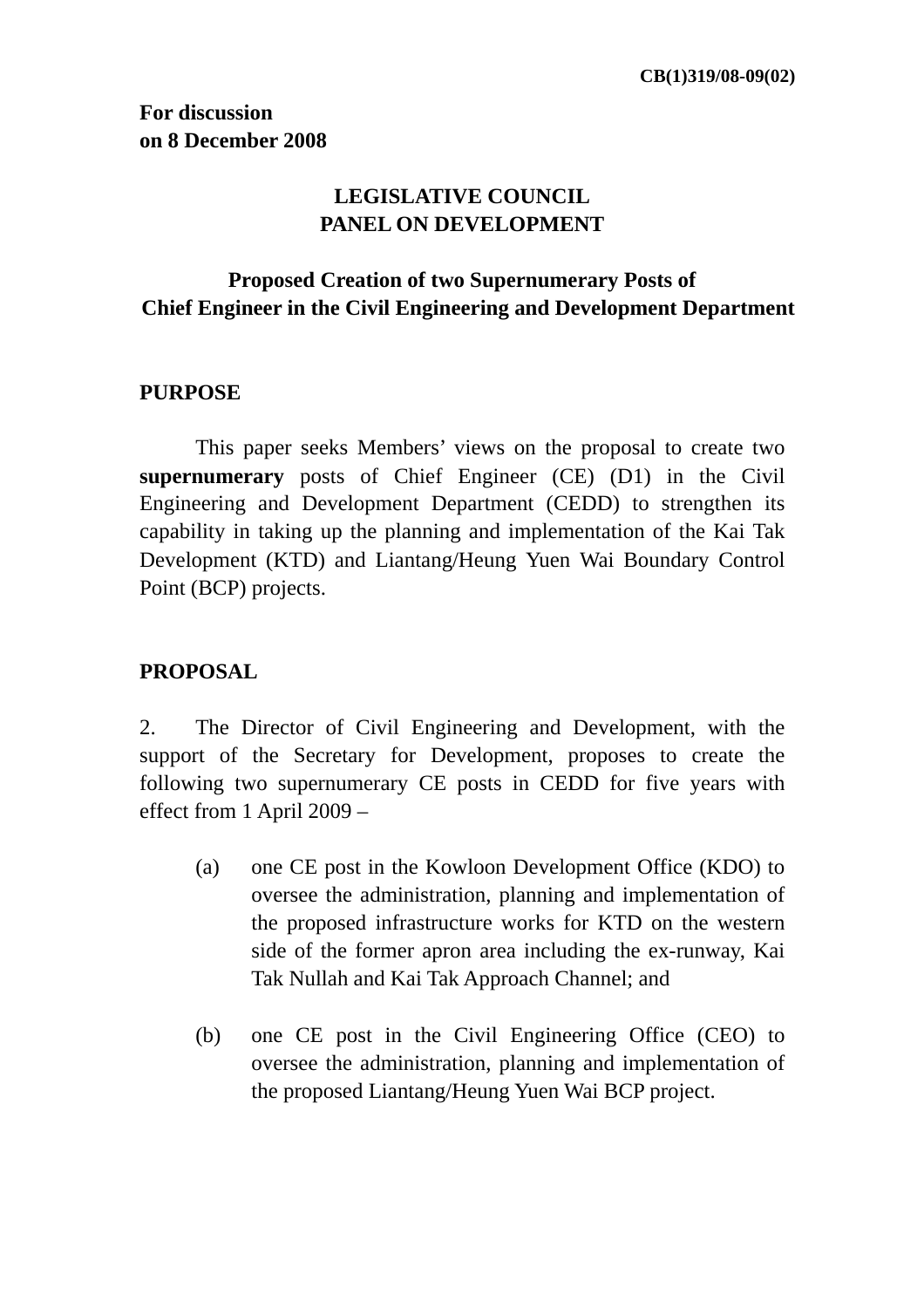#### **JUSTIFICATION**

3. In the coming years, CEDD will undertake a significant number of major infrastructure projects including the following two projects:

- (a) KTD an urgent and highly complex development in the metro area of Hong Kong, which spans a planning area of over 320 hectares, covering the 280-hectare ex-airport site and its adjoining areas. The site would be developed for community, housing, business, tourism and infrastructural uses; and
- (b) BCP a strategically important project to meet the growing needs of the cross boundary traffic in the long run. The project will help further extend the economic hinterland of Hong Kong and Shenzhen, enhance the connection with Eastern Guangdong and promote regional development of Hong Kong, Shenzhen and Eastern Guangdong.

4. It should be noted that implementation of the projects will bring about both tangible and intangible benefits to Hong Kong at the macro and strategic levels. With the Government's commitment to boost the economy and create more job opportunities in the light of the recent global financial tsunami, we are making every effort not only to expedite the progress of on-going projects, but also to press ahead with the implementation of major infrastructure projects in the pipeline like the KTD and BCP. To ensure effective delivery of the above projects, CEDD needs to strengthen the current level of staffing resources in KDO and CEO. Justifications in detail are given below.

# **CREATION OF A SUPERNUMERARY CE POST IN KDO**

## **The Kai Tak Development**

5. The KTD has been the subject of a decade-long planning. Following extensive public engagement between 2004 and 2006, the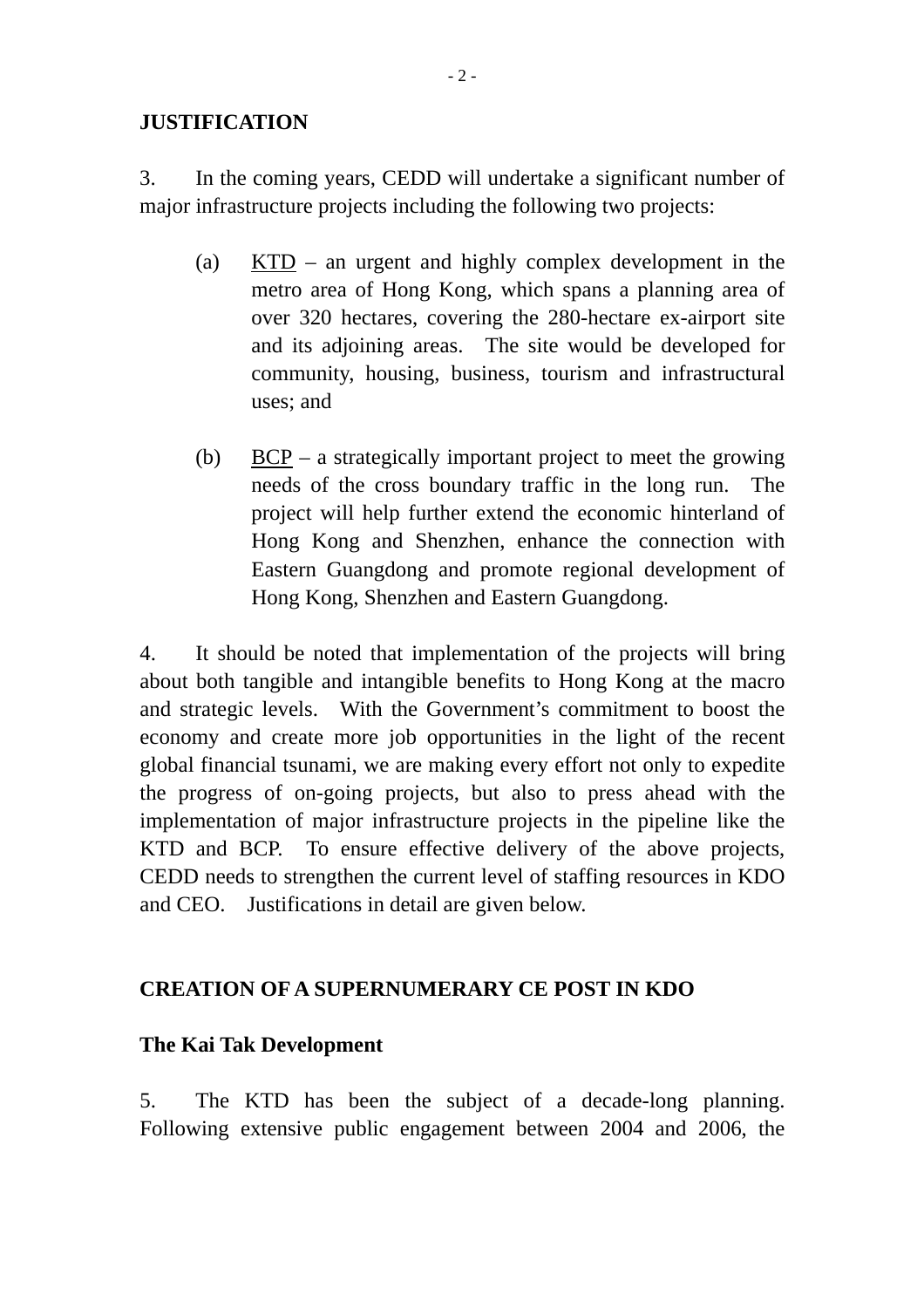development scheme was finally incorporated into statutory plans, i.e. the Kai Tak Outline Zoning Plan (OZP), and approved by the Chief Executive in Council in late 2007. There is now a common public aspiration for implementation of the KTD without further delay. To take this mega project forward, the KTD Engineering Review, which included a Schedule 3 Environment Impact Assessment (EIA) study, commenced in 2007. The completed EIA will be ready for public inspection in December 2008.

6. The KDO of CEDD has been playing a key role in providing essential engineering input since the planning stage of the KTD, and has been extensively involved in the public engagement process vital to the formulation of the approved Kai Tak OZP. Now that the KTD is proceeding to the crucial implementation stage in 2009, the KDO will take up the demanding project management role to strive for timely delivery of infrastructure works to the quality requirements and within budget. The KDO is headed by Project Manager (Kowloon) (Principal Government Engineer (PGE)(D3)), who is underpinned by a Deputy Project Manager (Kowloon) (Government Engineer (GE)(D2)). The existing organisation chart of KDO is shown at **Enclosure 1**.

#### **Increase of workload in coming years**

7. With the total capital cost estimated in the order of \$20 billion, the KTD infrastructure works undertaken by KDO are of a massive scale programmed for staged completion within the next decade. We anticipate that the annual expenditure of infrastructure projects for KTD within KDO's ambit will sharply escalate in the coming few years. For illustration, KDO expects to submit five public works items at a total estimated value of about \$1.1 billion to the Public Works Subcommittee/ Finance Committee for approval within the 2008/09 legislative year. Correspondingly, there will be a drastic increase in workload on KDO arising from detailed design, impact assessments, site investigation, tendering and supervision of consultancies and construction contracts, financial and programme control on these projects, not to mention the need to complete statutory procedures as well as public engagement through District Councils, Harbour-front Enhancement Committee and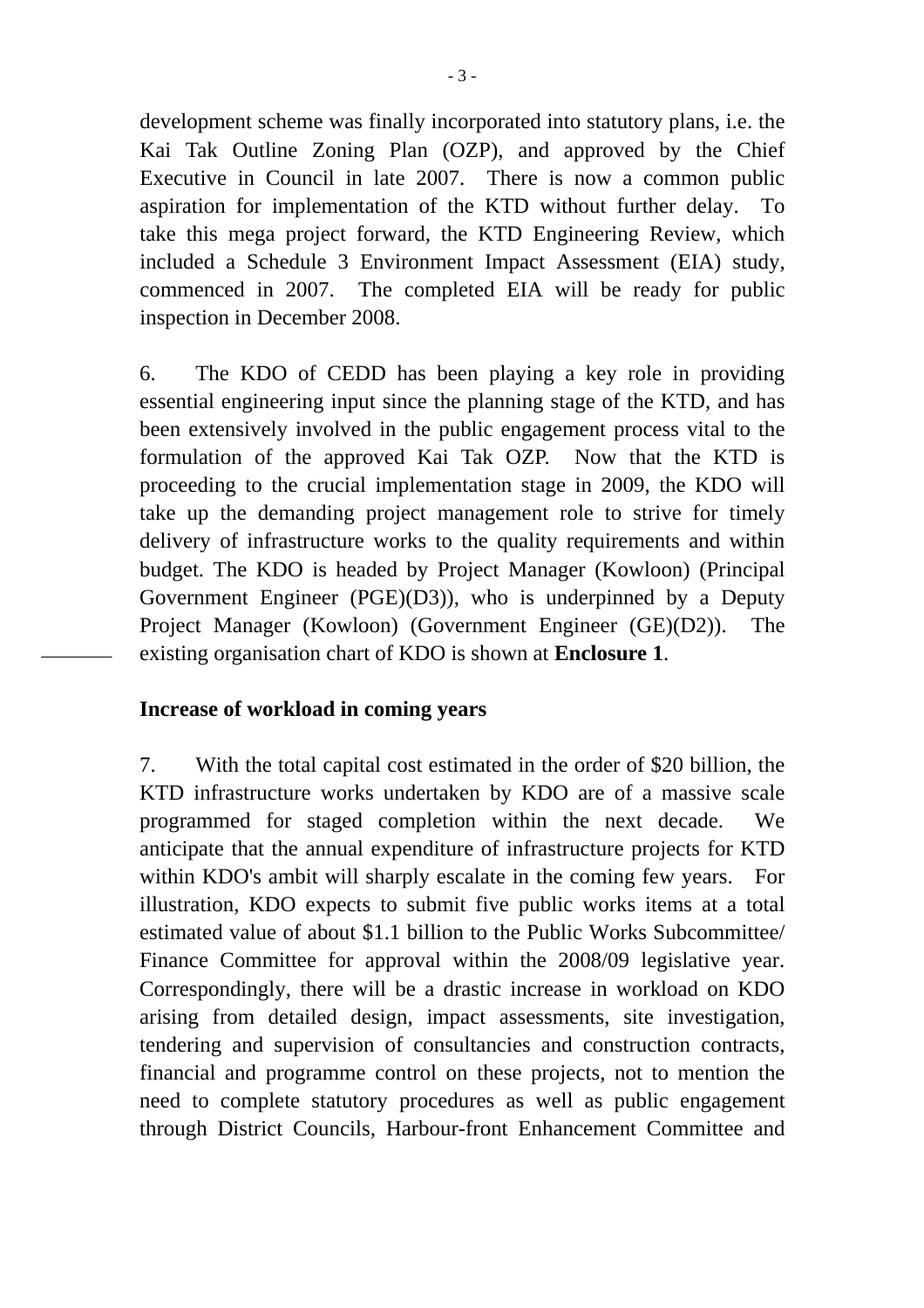Advisory Council on the Environment, etc., when implementing the infrastructure works.

8. KTD is not only massive in terms of its size and scale measured by public works spending, but also in terms of its complexity and the need for highly efficient inter-bureaux and cross-departmental co-operation. For this reason, KTD is monitored at the senior level through a two-tiered mechanism chaired personally by the Secretary for Development and the Permanent Secretary for Development (Works). KDO through its role of Project Manager supports these important mechanisms. At the operational level, KDO faces a tremendous rise in workload in co-ordinating with different bureaux/departments in relation to their developments in KTD. These include the Cruise Terminal of Commerce and Economic Development Bureau, the Kai Tak Government Offices by Financial Services and Treasury Bureau, the Shatin to Central Link, Central Kowloon Route and public housing by Transport and Housing Bureau, the Multi-purpose Stadium Complex and the various parks by Home Affairs Bureau and the seawater district cooling system of Environment Bureau, at an estimated total capital cost of over \$100 billion. These key projects will be implemented close to each other or on overlapped sites under a very tight programme within the next ten years. With multiple stakeholders, many of these projects have multi-level and complex interfaces with the KTD infrastructure requiring detailed planning and co-ordination by KDO so as not to affect the timely completion of the future developments and their intended functions. As an example, the Central Kowloon Route will span the existing Kai Tak Nullah to be beautified and connect with the road network to be constructed under the KTD, whilst on the other hand a landscaped deck under the KTD is planned to span the Central Kowloon Route to improve pedestrian connectivity, all to be built at more or less the same time.

## **Need for the CE post**

9. To adequately cope with the operational demands in the coming years, it is necessary to create a supernumerary CE post in the KDO for the implementation of KTD. The proposed CE post, designated as CE/Kowloon 4 (CE/K4) will be responsible to the Deputy Project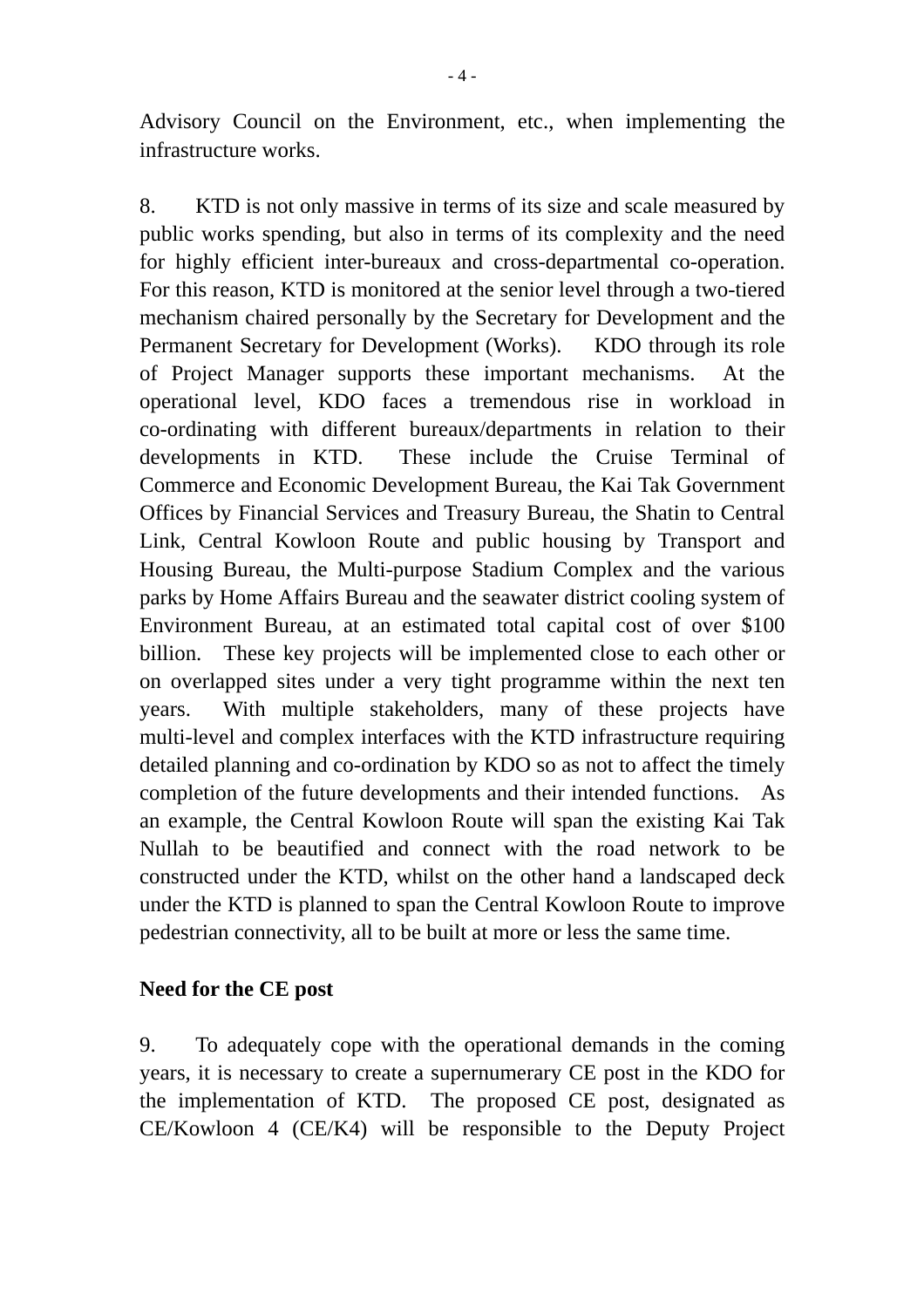Manager (Kowloon) for the project focusing on the overall administration, planning, design and construction supervision of infrastructure works for KTD on the western side of the former airport apron area including the ex-runway, Kai Tak Nullah and Kai Tak Approach Channel, at an estimated cost of about \$8.5 billion. Apart from the need to resolve complicated interface issues speedily to ensure timely project delivery, CE/K4 will be responsible for the following innovative and challenging schemes incorporated in and evolved from the statutory OZP –

- (a) treatment of about 1 million cubic metres contaminated sediments at Kai Tak Approach Channel in compliance with the stringent environmental requirements;
- (b) creation of a gigantic piled deck providing a 600-metre wide opening at the former runway to improve water circulation; and
- (c) improvement of about 1 km of the existing Kai Tak Nullah to pursue the "Kai Tak River" scheme with leisure facilities.

The proposed CE/K4 will also undertake budgetary control of the projects, drive for timely achievement of milestone targets and ensure that the projects are implemented to the quality requirements.

10. Having regard to the level and scope of responsibilities and the professional input required, it is considered that a supernumerary CE post should be created in KDO to provide directorate steer to formulate implementation framework and manage resources for the projects which are to be implemented within a very tight timeframe. The officer will also need to maintain close liaison with a host of bureaux/departments to resolve complicated interface problems and ensure timely project delivery. In view of the time-limited nature of the projects, the CE post concerned is proposed for creation starting from April 2009, for a period of five years. The continued need for this CE post will be reviewed towards the end of 2013/14 taking into account the progress of KTD and the workload of CEDD at the time.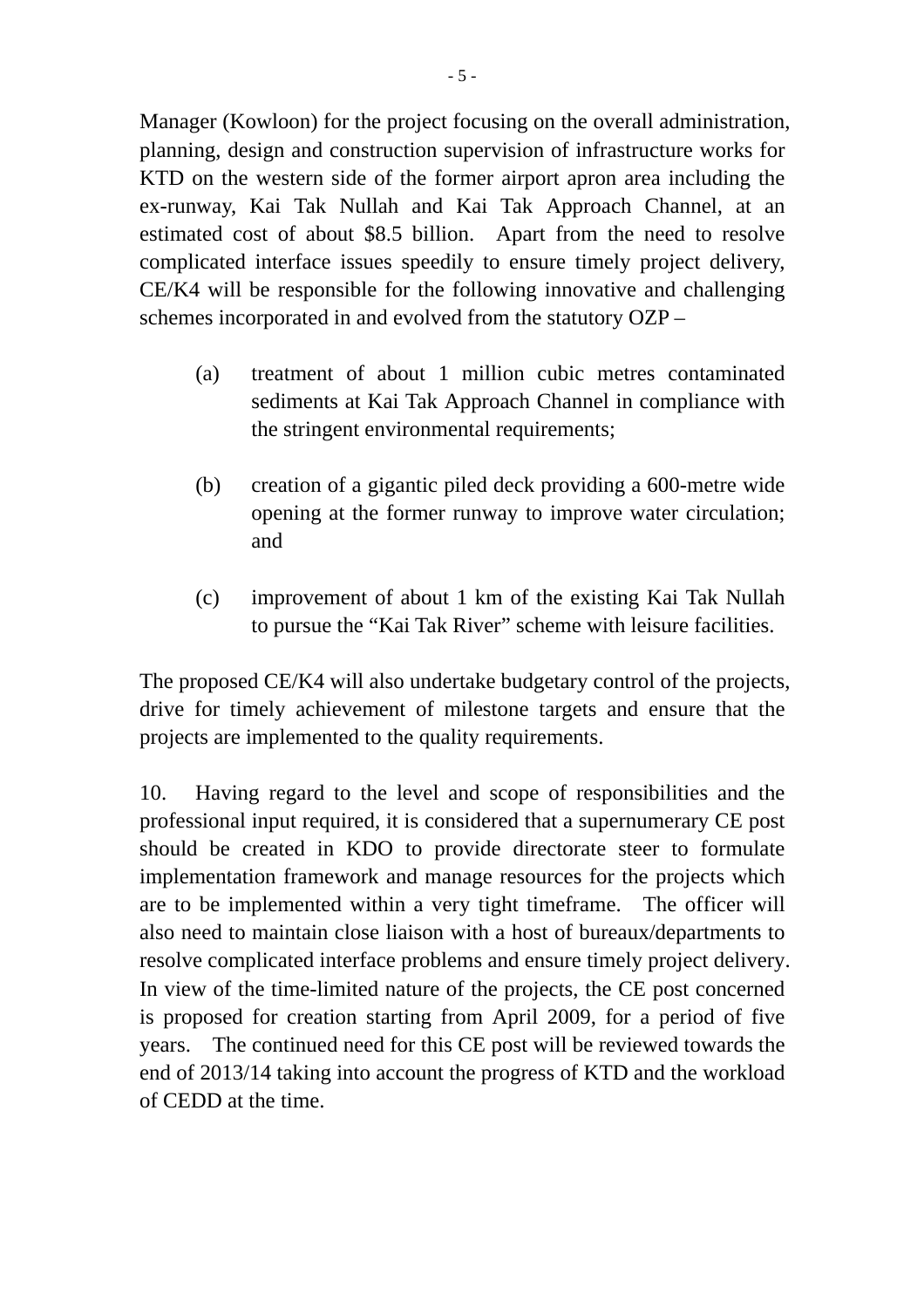11. The feasibility of redeploying existing directorate officers in KDO to take on the work of the proposed CE/K4 post has been considered but found to be impracticable, as the three existing CEs in KDO are already fully occupied with the existing projects within their ambit.

12. The existing CE/Kowloon 1 (CE/K1) was tasked to co-ordinate technical input for and monitor the progress of the important cruise terminal project originally planned to be undertaken by the private sector under the land tender approach. Following the recent decision to implement the project through the Government-funded design, build and lease approach, the project management role of CE/K1 has been or is being greatly expanded to take up the following new duties -

- (a) planning, design and construction supervision of the site formation works of the cruise terminal development, at an estimated cost of about \$2.4 billion, expected to start in 2009 to enable the completion of the first berth in 2013; and
- (b) implementation of the advance infrastructure works for supporting the cruise terminal development, at an estimated cost of about \$1.5 billion, upon commencement of the stage 1 construction in mid 2009.

Given the spiralling workload within a compressed timeframe, CE/K1 will need to continue devoting full time to the above infrastructure projects till completion of the second berth in 2014, thereby ensuring firm leadership to fast-track the implementation programme and providing the necessary experience and expertise to promptly resolve complicated engineering/interface issues arising from, inter alia -

- (i) substantial dredging works in the Victoria Harbour in compliance with the stringent requirements of EIA Ordinance;
- (ii) diversion of the existing submarine gas mains for commissioning of the second berth;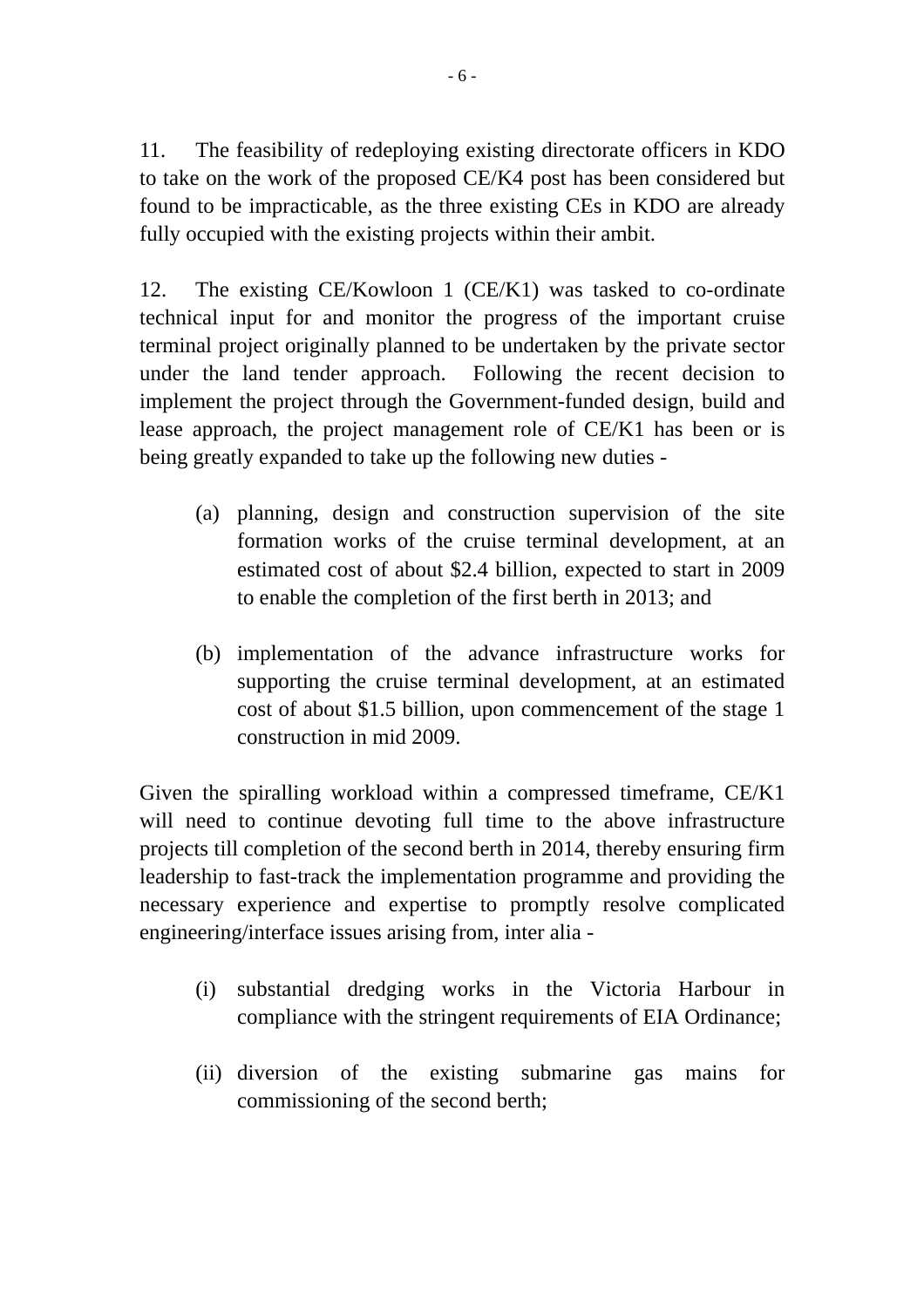- (iii) constraints due to the adjacent cruise terminal building works such as site access and availability, sewage connections, water and power supplies arrangements;
- (iv) technical support in firming up user requirements and tenancy agreement for the cruise terminal project; and
- (v) assistance in formation of the adjacent heliport and promenade.
- 13. The existing CE/Kowloon 2 (CE/K2) is currently tasked with
	- (a) comprehensive engineering review, environmental impact assessments, land matters, co-ordination with interface projects and site preparatory works for the whole KTD;
	- (b) implementation of major infrastructure and site formation works near Choi Wan Road and Jordan Valley; and
	- (c) district administration matters for Wong Tai Sin, Kowloon City and Kwun Tong.

14. The existing CE/Kowloon 3 (CE/K3) is responsible for district administration matters for Yau Tsim Mong and Sham Shui Po, and is currently fully occupied with the project management of the following -

- (a) PWP-funded infrastructure works within and surrounding the West Kowloon Cultural District (WKCD) development;
- (b) remaining infrastructure works in the West Kowloon including roads D1, D1A and D12 near the future terminus of Express Rail Link;
- (c) other infrastructure works under planning and design for supporting the cruise terminal development;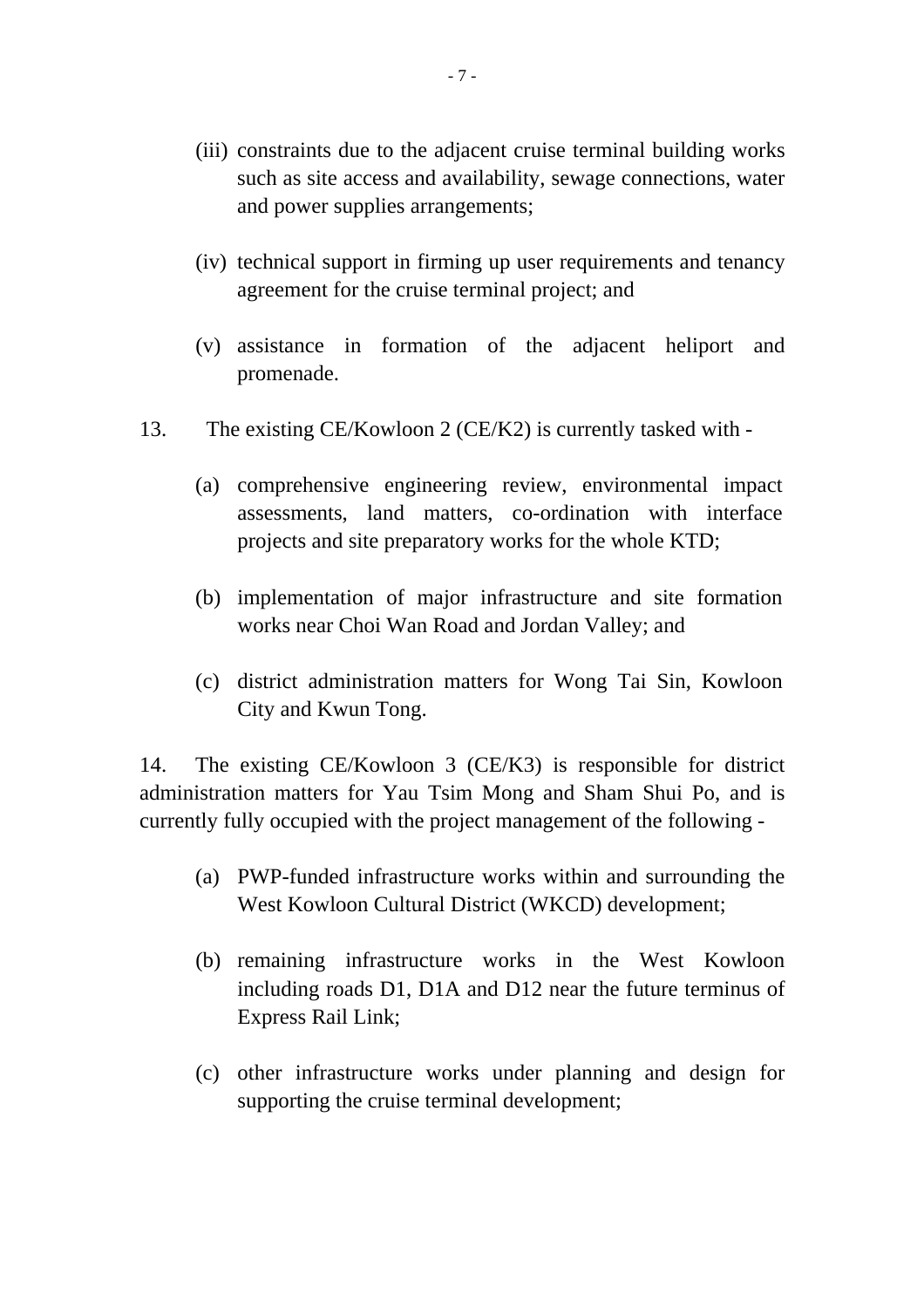- (d) infrastructure works for potential land sale sites at Tai Wo Ping; and
- (e) various Government facilities associated with the Kwun Tong Town Centre Redevelopment.

The total estimated cost for the above projects amounts to about \$8.8 billion. CE/K3 will not have any spare capacity to undertake additional duties in view of his rapidly rising workload in the near future when the adjacent WKCD and Express Rail Link development together with the related infrastructure works migrate to design and construction.

15. If the proposed CE/K4 post is not created, CE/K2 will have to continue looking after the delivery of the bulk of the KTD infrastructure works. Given the scale and complexity of KTD and as the project is moving from engineering review stage to implementation stage in the coming years with a total worth of \$18.5 billion, the substantial workload involved cannot possibly be handled by one CE. The KTD will inevitably suffer undue delay. Upon creation of the proposed CE/K4 post, CE/K2 will focus on the overall administration, planning, design and construction supervision of infrastructure works on the eastern side of KTD with forecast capital expenditure of about \$10 billion, and will provide the necessary drive and input to achieve early delivery of the works within budget and up to the quality requirements, which include -

- (i) Trunk Road T2 comprising an immersed tube tunnel of about 2 km long;
- (ii) major long-span structures above sea level; and
- (iii) transport infrastructure linking Kai Tak and adjacent development areas.

16. The proposed organisation chart of KDO, upon creation of the proposed CE/K4 post, is at **Enclosure2**. The job description for the proposed CE post is at **Enclosure 3**.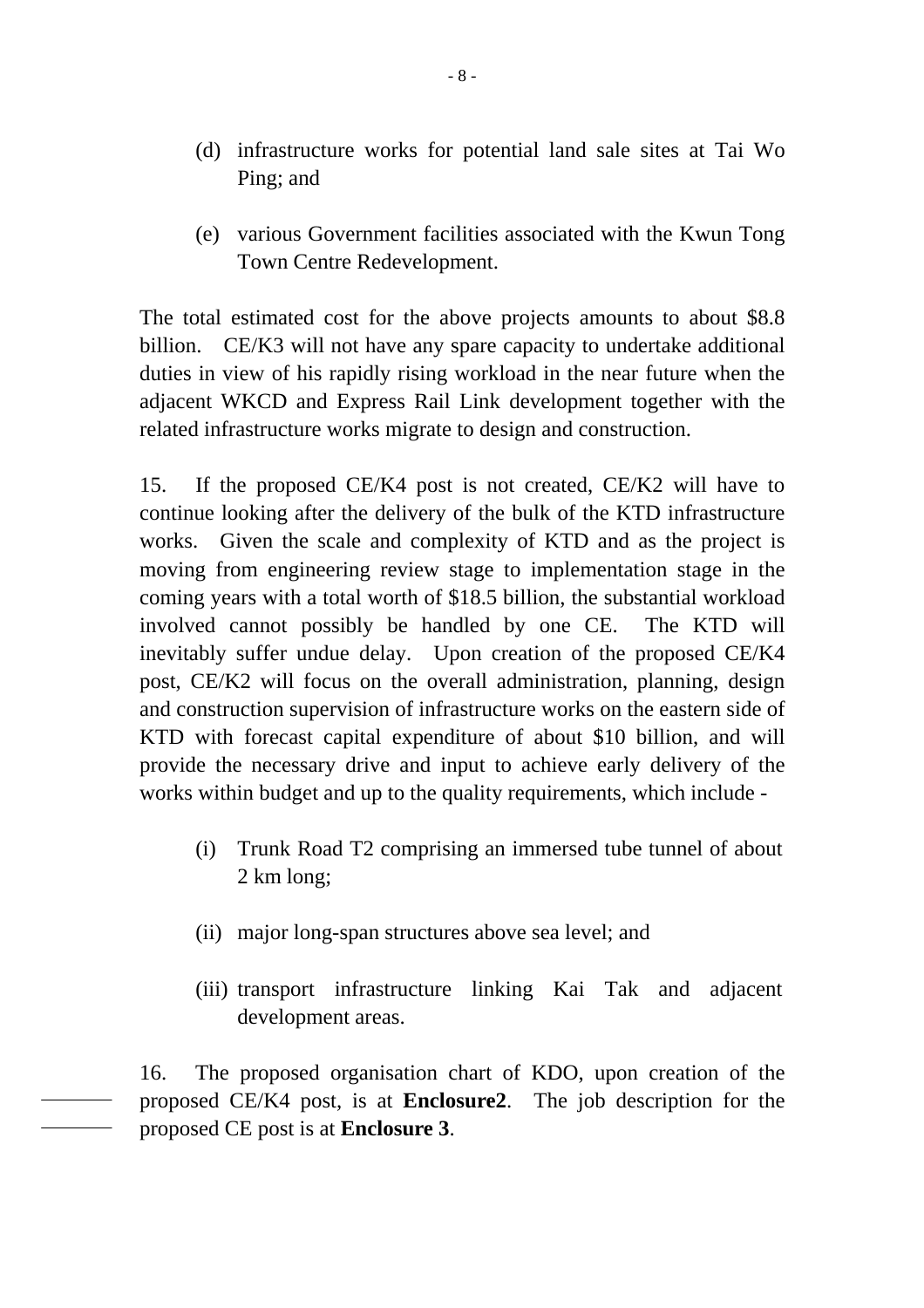#### **CREATION OF A SUPERNUMERARY CE POST IN CEO**

#### **The Liantang/Heung Yuen Wai BCP**

17. The Liantang/Heung Yuen Wai BCP, comprising the provision of new cross boundary facilities and a 10-kilometre road connection to the existing Fanling Highway, is a mega-scale and complex project with an estimated cost of \$8.7 billion. The scope of the works will also include reprovisioning of an existing village within the Frontier Closed Area, re-training of a section of Shenzhen River and construction of road tunnels of a total length of about 3.5 kilometres. The project will be implemented under a fast-tracked programme, involving various complex tasks to be conducted in parallel, for completion in 2018, and will need to interface with the proposed Ta Kwu Ling/Ping Che New Development Area and the current planning study for reducing the coverage of the existing Frontier Closed Area. A lot of liaison work with the Mainland authorities as well as wide-ranging environmental matters will also be involved.

18. The early planning work for the BCP has been undertaken by CEO of CEDD. The CEO is headed by a PGE underpinned by two Deputy Heads (GEs) for the Port and Land Branch (PL) and Project and Environmental Management Branch (PEM) respectively. The existing organisation chart of CEO is at **Enclosure 4.** 

#### **Increase of workload in coming years**

19. The CEO will take up the Project Manager role and be responsible for the overall co-ordination, financial control and programming of the BCP project, which will enter into its implementation stage in 2009. It will also undertake the implementation of the bulk of civil engineering works, including the connecting road and the formation of the BCP site. To link up the proposed BCP with the existing road network, an interchange at Fanling Highway near Wo Hop Shek is being proposed. The design of the road connections concerned will be challenging taking account of the particular need to minimize disruption to the existing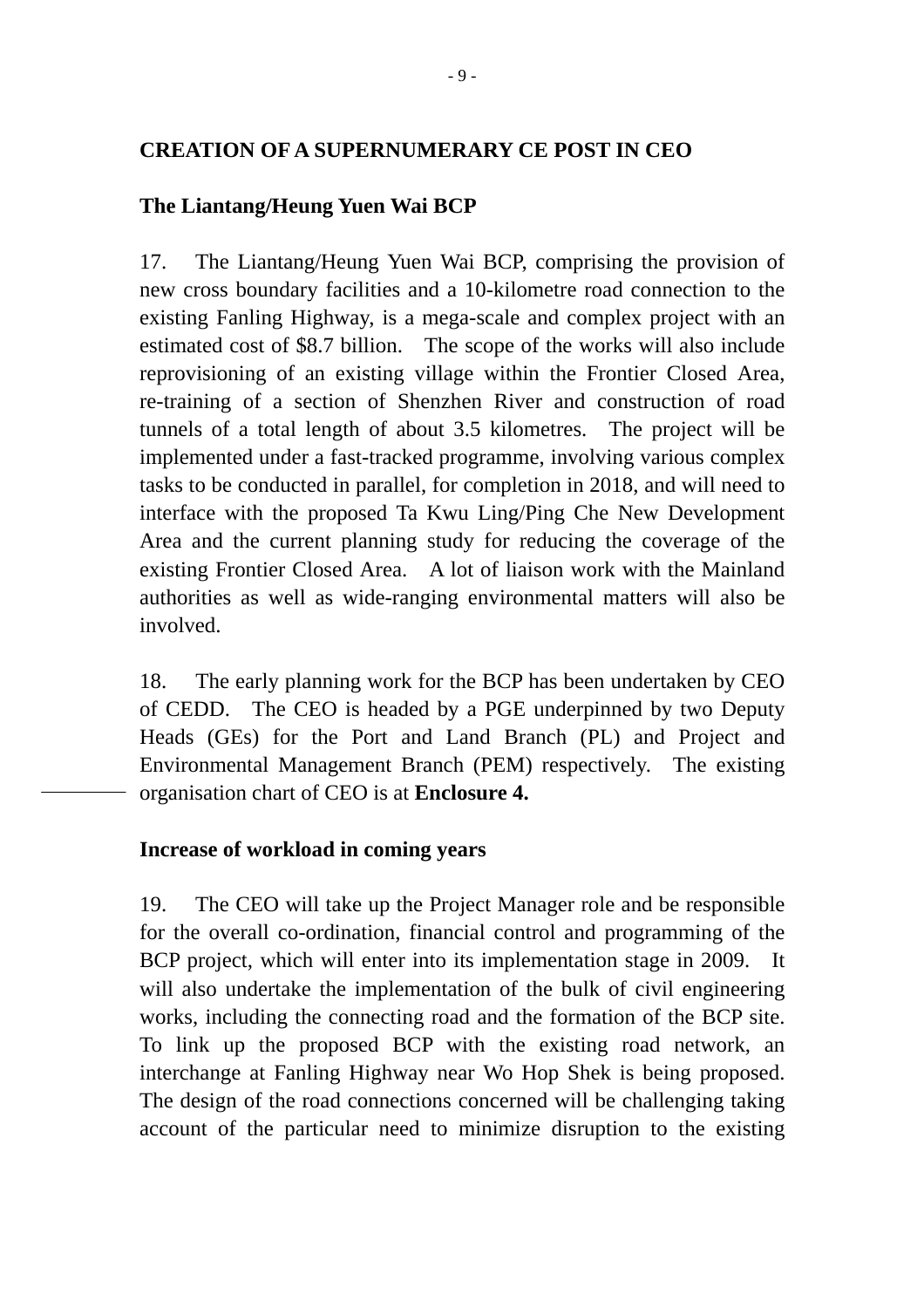traffic flow and congested site condition. In regard to the BCP site, Lands Department (LandsD) will need to relocate an existing village of some 60 existing houses with support from CEO in conducting negotiation with the villagers and providing infrastructure for the establishment of the new village.

20. The remaining packages of the projects are undertaken by other departments such as BCP building works by Architectural Services Department, related improvement works of the Shenzhen River by Drainage Services Department, land acquisition and clearance by LandsD and inputs on traffic and transport facilities by Transport Department. Complicated interfacing issues would need to be resolved speedily to ensure timely delivery of the project. To this end, the CEO will conduct regular coordination meetings with all departments concerned to ensure consistency in programme, design and standards embedded in various packages. Apart from the planning and implementation work of its responsible roadworks and civil engineering works, the project team will be engaged in cross-border liaison with the Shenzhen side and in handling the interfacing between packages to ensure the consistency and timely resolution of technical, land, statutory and programming issues.

21. The consultancy for the BCP project, which is planned to commence in April 2009, will examine the detailed planning and complete investigation and preliminary design for the project scheme. As part of the consultancy, environmental impact assessment, traffic impact assessment and drainage impact assessment will also be conducted in mid-2009. Thereafter, consultation will start with the local stakeholders over the project's preliminary design and statutory gazettal of the road scheme will need to be arranged towards late 2010 and early 2011. In the coming few years, site investigation and geotechnical assessments will be carried out, which are essential for the detailed planning and risk assessment for the proposed construction of the road tunnels. The tasks concerned are challenging having regard to the multi-disciplines involved and the complex project interfacing.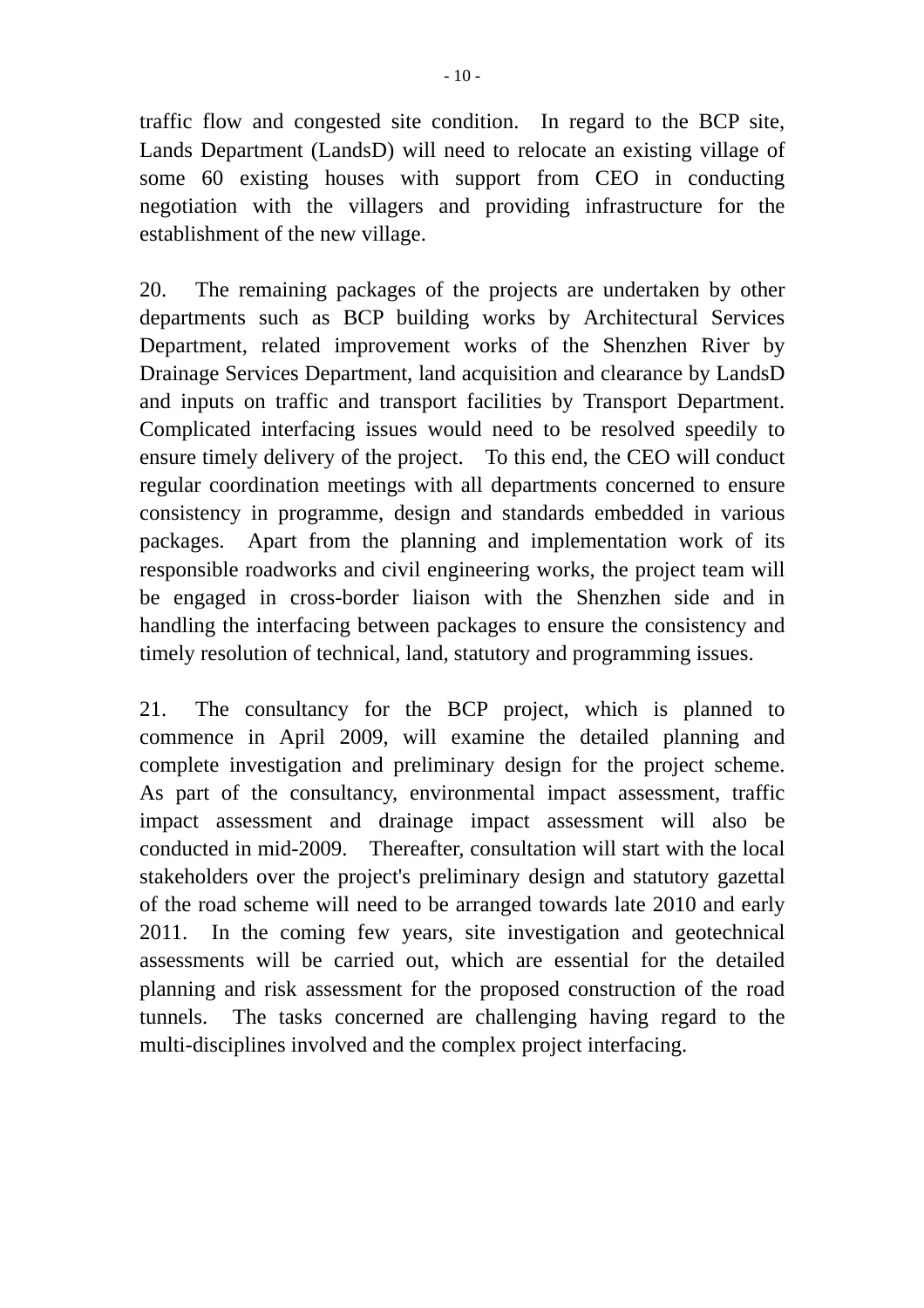#### **Need for the CE post**

22. To adequately cope with the operational demands in the coming years, it is necessary to create an additional CE post in the CEO for the BCP project. The proposed supernumerary CE post, designated as CE/Boundary Control Point (CE/BCP), will work under Deputy Head (Project and Environmental Management) of CEO. He will be responsible for the delivery of the BCP project to meet the growing need of cross-boundary traffic and ensure that the impacts arising from the project are minimized and acceptable to all the stakeholders. He will take a pivotal role in handling all public engagements with rural committees, district councils, residents and representatives of the logistics industry. Through extensive liaison with the Mainland authorities, he will need to complete appropriate designs for the BCP to meet the different operational requirements of the two governments. In addition, he has to collaborate with relevant government departments to ensure that the connecting road satisfies all the statutory requirements and technical standards. He will also be responsible for the overall supervision of the construction works to ensure that the works are completed on time to meet the fast-tracked programme, within budget and in compliance with the approved procedures and standards.

23. As the BCP is a fast-tracked mega-size project with complex interfacing with the works planning of the Shenzhen side and of other government departments, the implementation of the project will entail high-level decisions and negotiation with the Shenzhen counterparts. Having regard to the level and scope of responsibilities and the professional input required, it is considered that a supernumerary CE post should be created in CEO to provide directorate steer to formulate implementation framework and manage resources for the project. In view of the time-limited nature of the project, the CE post concerned is proposed for creation starting from April 2009, for a period of five years. We will review the continued need of the post near the end of the period taking into account the progress of the project and workload situation of CEDD.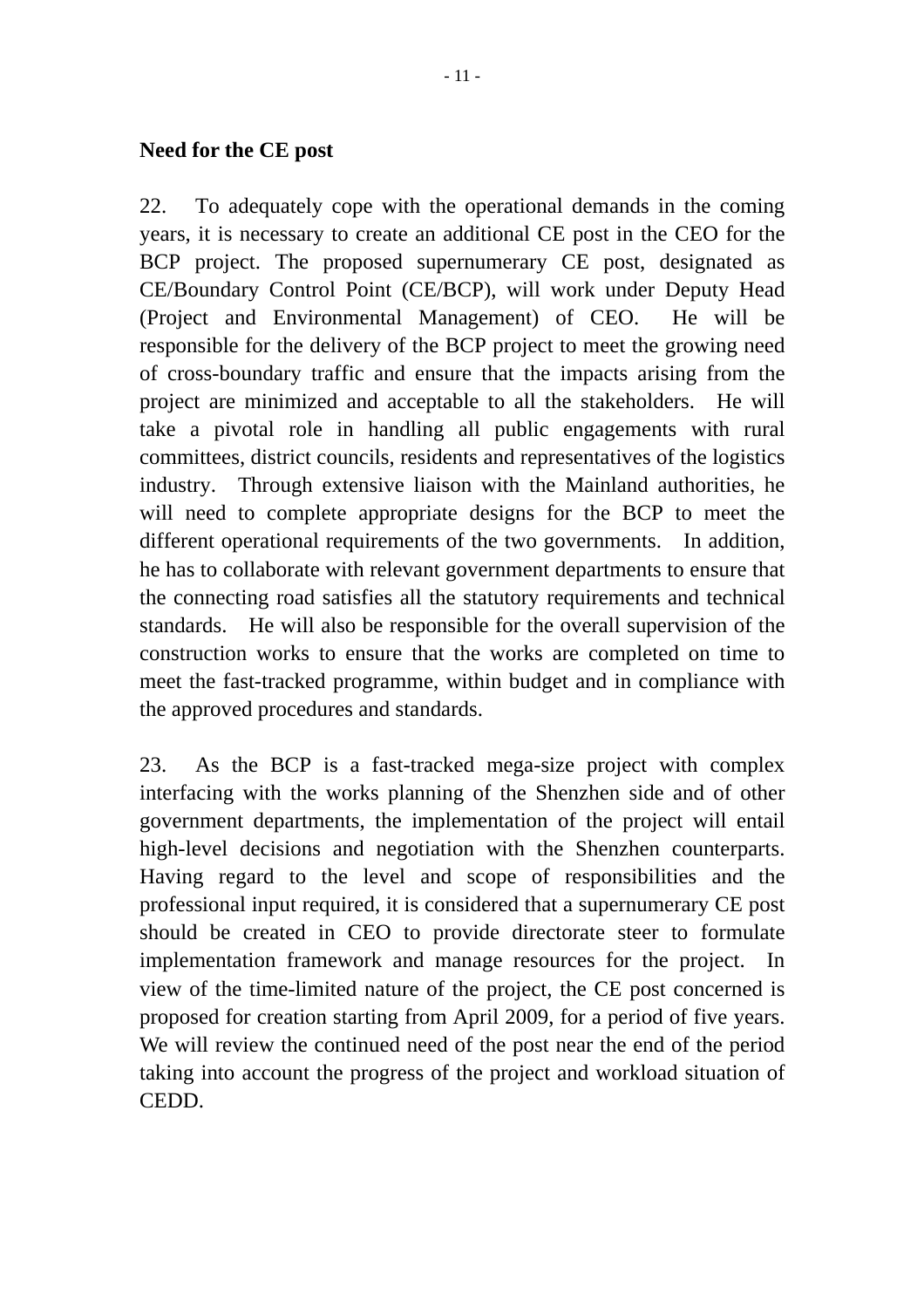24. The feasibility of redeploying existing directorate officers in CEO to take on the work of the proposed CE/BCP post has been considered but found to be impracticable, as the four existing CEs in CEO each has a distinctive area of work and is already fully occupied with the existing projects within his ambit.

25. The existing CE/Special Duties (Works) (CE/SD(W)), who is involved in the early planning stage of the BCP project, is fully occupied with other existing projects relating to the "Anderson Road Development", "Penny's Bay Development", "Ocean Park Redevelopment", etc. The total cost of these projects currently under planning, design and construction amounts to \$10.9 billion. As the projects at hand require the substantial input of CE/SD(W) to ensure that the housing-related works are completed on time as well as to liaise with the Tourism Commission and Ocean Park Corporation for smooth implementation of interfacing works, he would not be able to spare any more time on the BCP project during the subsequent investigation, design and construction stages.

26. Viewing the CEO from the broader perspective, excluding the BCP project, the remaining assignments of CE/SD(W) and the other existing CEs for Port Works, Land Works and Fill Management are listed at **Enclosure 5**. All the CEs concerned are fully occupied and will have no spare capacity to take up any extra workload.

27. If the proposed CE/BCP post is not created, the existing CE/SD(W) will need to continue to take care of the BCP. As mentioned in paragraph 21 above, the workload of the BCP will rise drastically following the commencement of the investigation and preliminary design stage in April 2009. Given CE/SD(W)'s lack of spare capacity, the implementation programme of the BCP project will inevitably suffer substantial delay.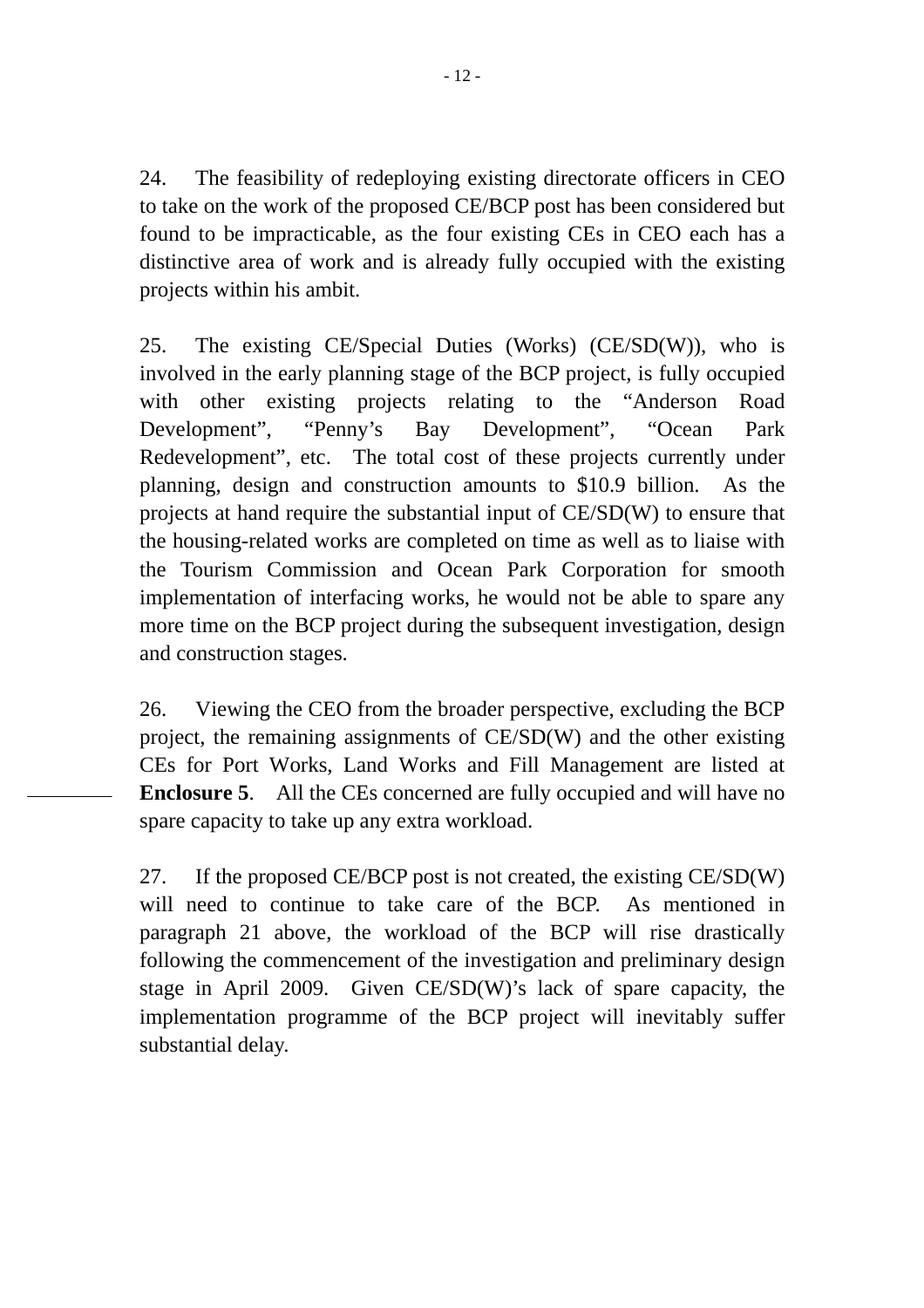28. The proposed organisation chart of CEO, upon creation of the CE/BCP post, is at **Enclosure 6**. The job description for the proposed CE post is at **Enclosure 7**. The proposed organisation chart of CEDD is at **Enclosure 8**.

#### **ALTERNATIVE CONSIDERED**

29. We have considered the feasibility of redeploying existing directorate officers from other offices of CEDD to take on the work of the two proposed CE posts. It is found to be impracticable due to the following reasons:

(a) Existing workload in major projects

Apart from the KTD and BCP projects, CEDD has been heavily engaged in a number of major projects/tasks which are under implementation or will reach their critical stage in the coming years. These include the Central Reclamation Phase III, Wanchai Development Phase II, "Three-in-one" (covering Fanling North, Kwu Tung North and Ping Che/Ta Kwu Ling) and Hung Shui Kiu New Development Areas, Development of Greening Master Plan, Tseung Kwan O – Lam Tin Tunnel and the Cross Bay Link. It should be noted that to ensure smooth implementation of these projects and in line with the Chief Executive's pledge for people-based governance, CEDD is spending a lot more time and attention in public engagement. In view of the heavy workload of the aforesaid on-going major projects, there is no scope for CEDD to take on extra workload without creation of posts.

(b) Increase in Public Works Programme (PWP) expenditure

CEDD's rising workload is also evident from the significant increase in PWP expenditure managed by CEDD as presented in the table below –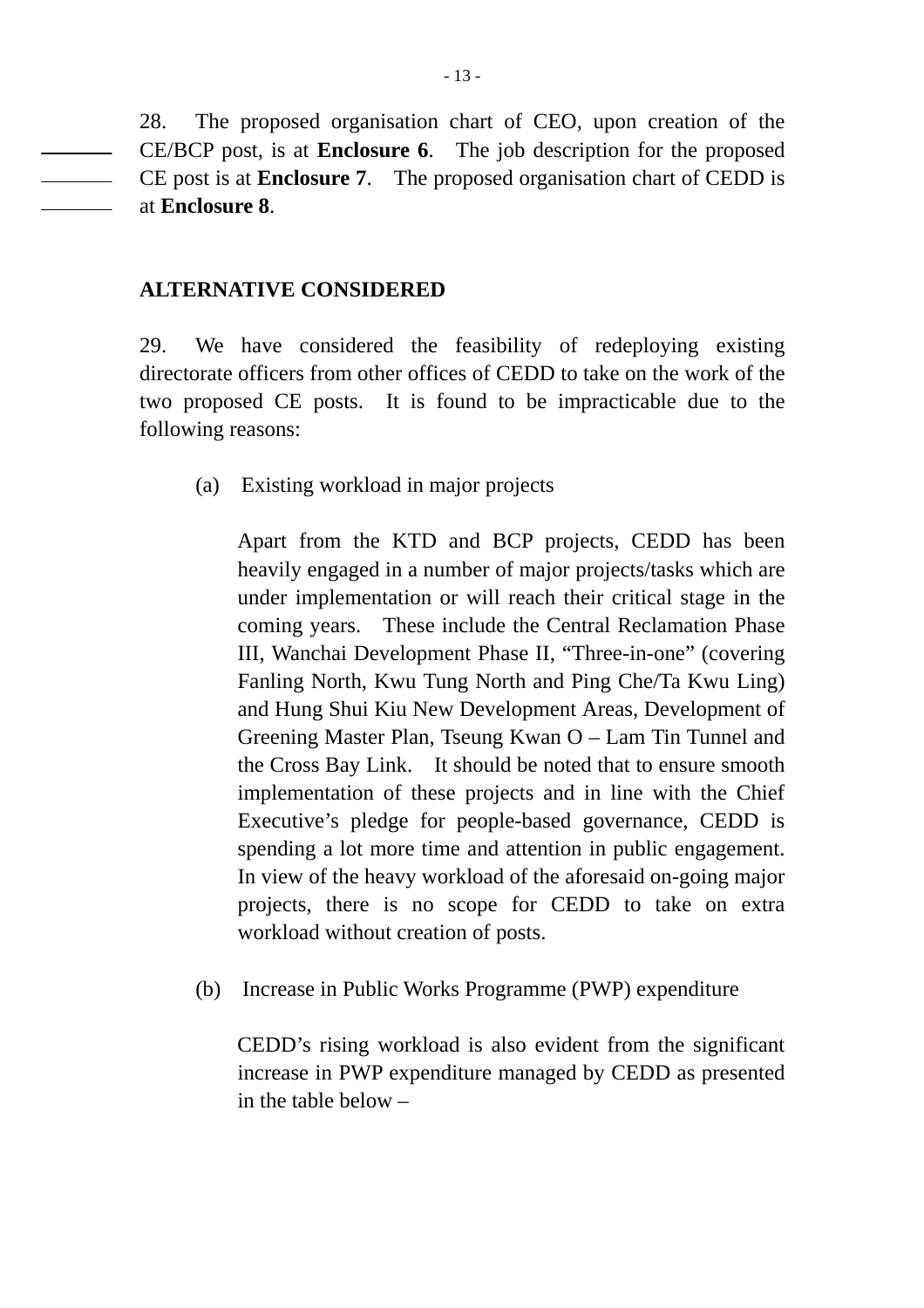|                                                                           | $2007 -$<br>08 | 09  | 2008-2009-2010-2011-2012-2013-<br>10 | 11  | 12   | 13   | 14    |
|---------------------------------------------------------------------------|----------------|-----|--------------------------------------|-----|------|------|-------|
| <b>Estimated PWP</b><br>Expenditure (\$B)                                 | 3.0            | 3.1 | 3.4                                  | 5.3 | 7.9  | 9.1  | 10.2  |
| % increase in<br>PWP expenditure<br>using $2007 - 08$ as<br>the base year | N.A.           | 3%  | 13%                                  | 77% | 163% | 203% | 240\% |

It is worth noting that, in terms of Public Works Programme, the expenditure level of projects currently undertaken by CEDD will have increases of over 70% from 2010-11 to over 200% in 2013-14, when compared with the expenditure level in 2007-08; and

#### (c) Reduced directorate establishment in CEDD

PWP expenditure has gone through a period of contraction before this recent pick up and projected surge. Correspondingly, CEDD has undergone extensive streamlining and productivity enhancement since 2004, with the merging of the then Territory Development Department and Civil Engineering Department. Specifically, since 2004, a total of 11 directorate posts had been deleted from CEDD, with six being directorate Engineer grade posts. Subsequent to 2005-06, increasing number of projects has been allocated Category B status under the Resources Allocation Exercises. The future workload imposed on CEDD arising from these Category B projects under planning is considerably higher than that experienced in previous years. There is basically no scope for redeployment of directorate staff among different offices of CEDD to take up the tasks related to KTD and BCP without adversely affecting the discharge of their current duties.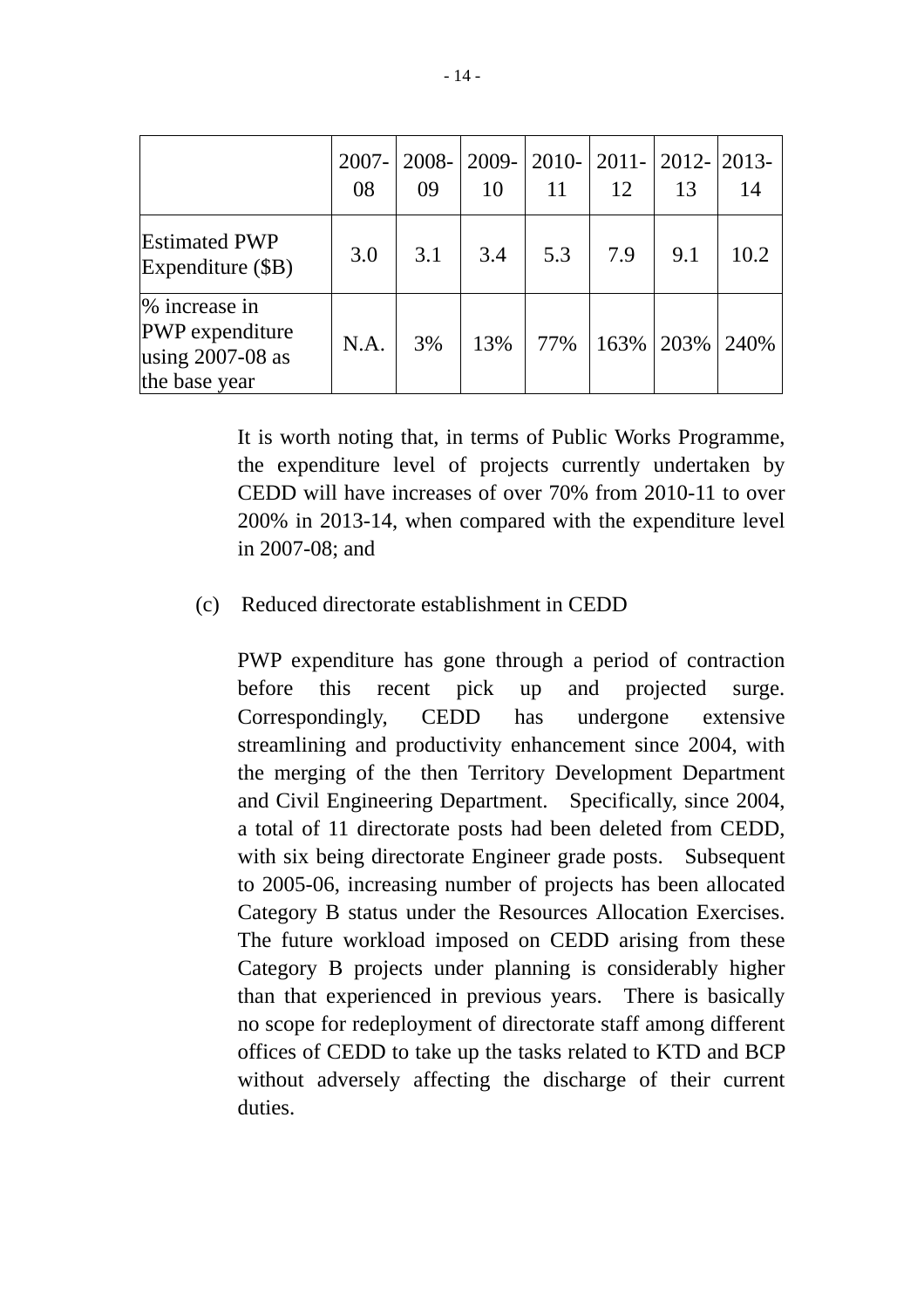# **FINANCIAL IMPLICATIONS**

30. The proposed creation of the two supernumerary CE posts will bring about an additional notional annual salary cost at mid-point of \$2,553,600. The additional full annual average staff cost including salary and staff on-cost is about \$3,529,368. We have earmarked sufficient provision in the 2009-10 draft Estimates to meet the cost of this proposal. The proposal is covered in ECI (2008-09)7 on "Update on Overall Directorate Establishment Position" issued by the Administration in November 2008.

31. In addition to the two CE posts, a number of Senior Engineer and Engineer/Assistant Engineer posts have also been scheduled for creation in CEDD for the planning and implementation of major infrastructure projects. With these additional staff resources and through internal redeployment of posts, we will establish additional teams for the KTD and BCP to support the proposed CE/K4 and CE/BCP posts.

## **ADVICE SOUGHT**

32. Members are requested to comment on the proposal. Subject to Members' support, we will proceed to seek the approval of the Establishment Subcommittee/Finance Committee.

Development Bureau November 2008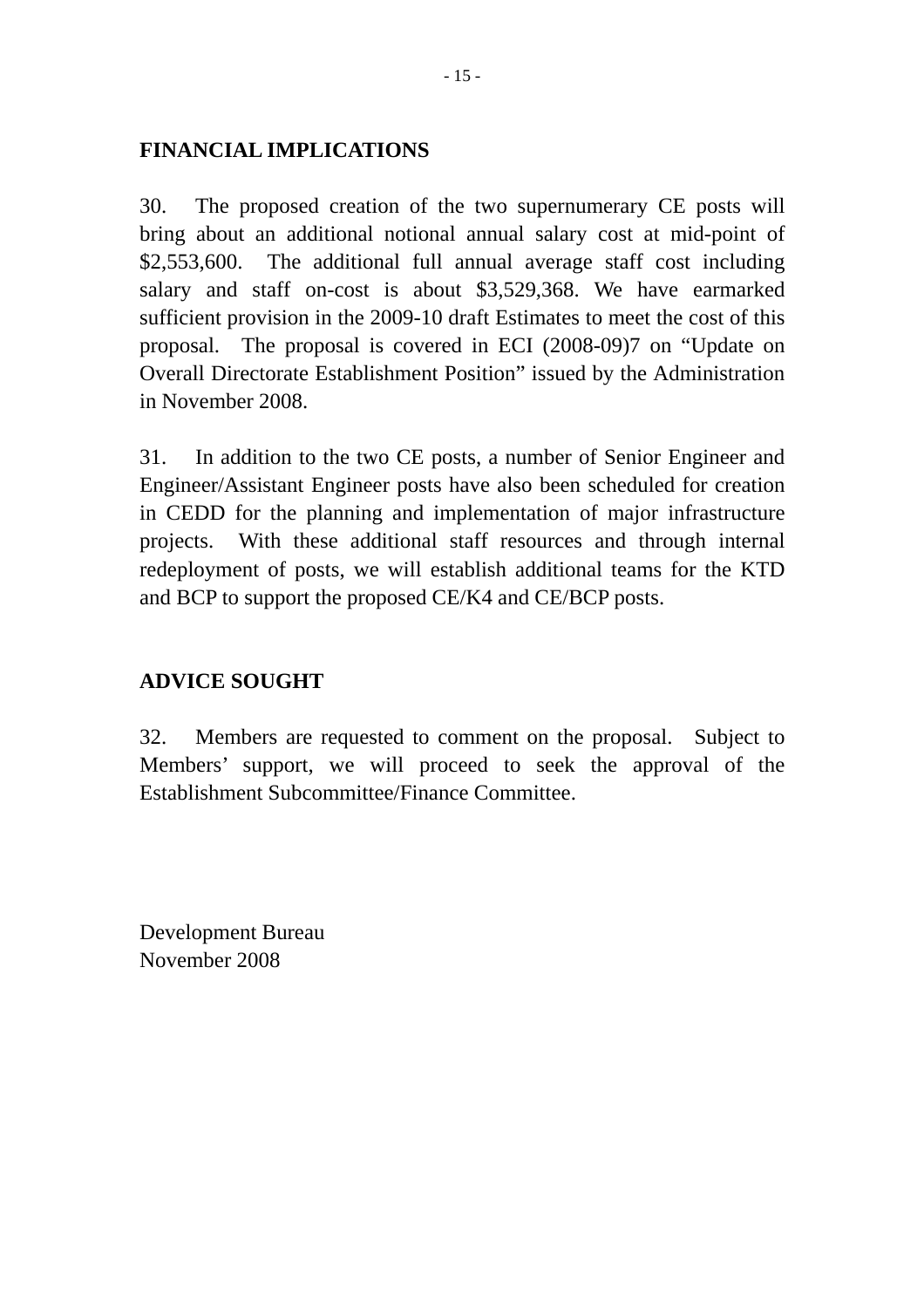# **Existing Organisation Chart of the Kowloon Development Office of the Civil Engineering and Development Department**



PGE - Principal Government Engineer

GE - Government Engineer

CE - Chief Engineer

**Enclosure 1**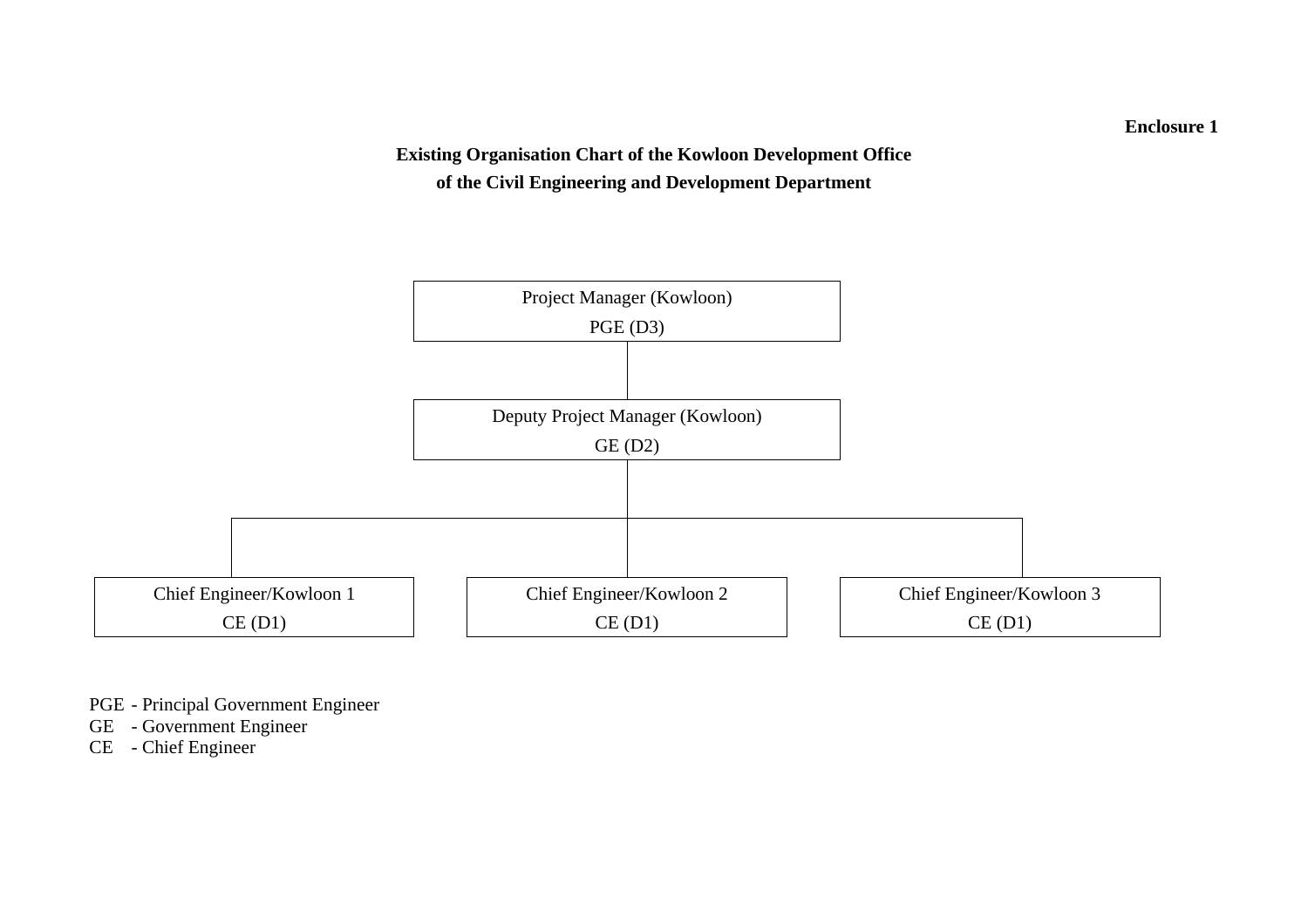# **Proposed Organisation Chart of the Kowloon Development Office of the Civil Engineering and Development Department**



Proposed Chief Engineer Post

PGE - Principal Government Engineer

- GE Government Engineer
- CE Chief Engineer

**Enclosure 2**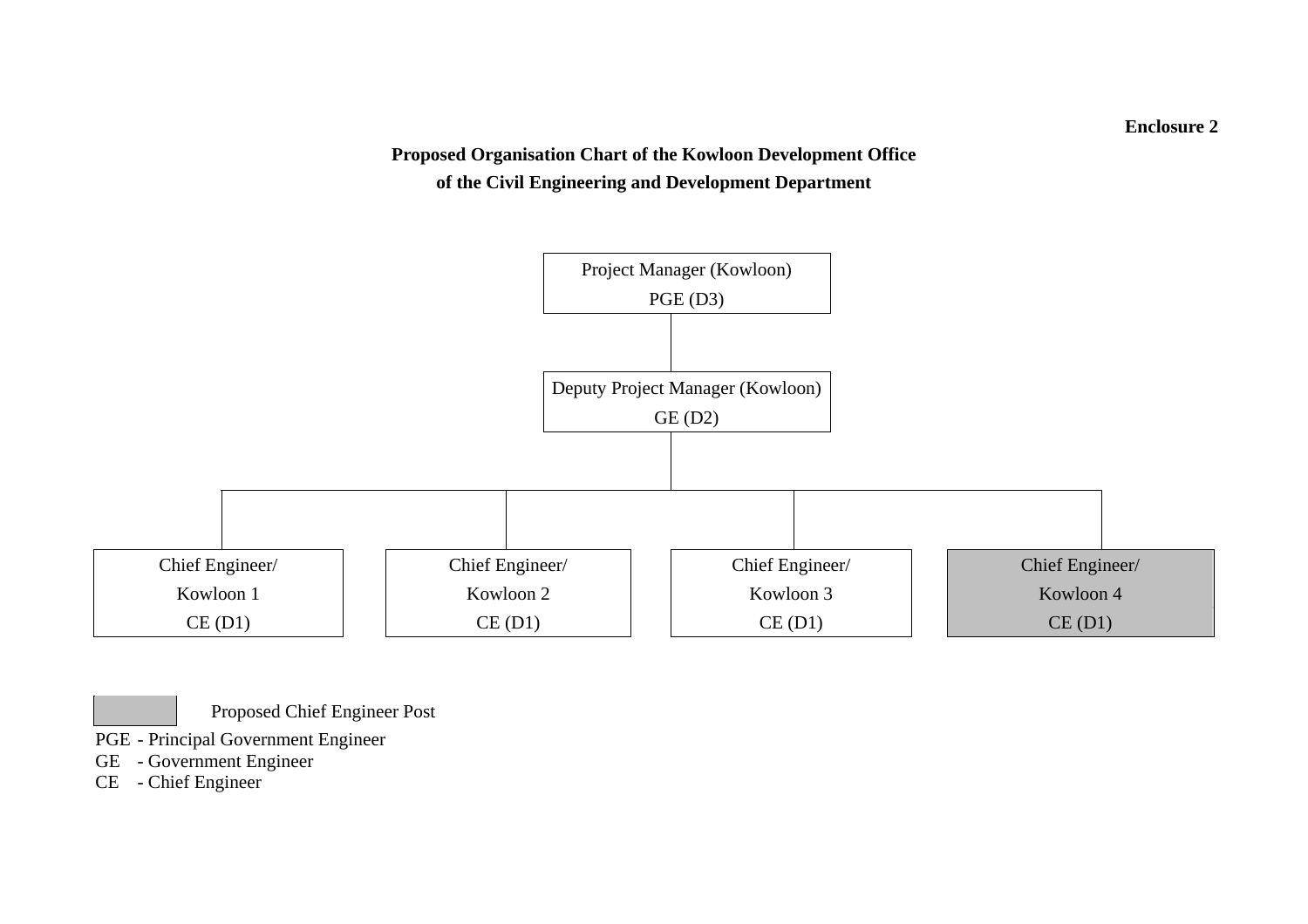# **Job Description for Chief Engineer/Kowloon 4 (CE/K4) for Kai Tak Development**

| Rank | : Chief Engineer $(D1)$                                  |
|------|----------------------------------------------------------|
|      | <b>Responsible to</b> : Deputy Project Manager (Kowloon) |

## **Overall Role and Objectives –**

 CE/K4 heads a Division of the Kowloon Development Office and is responsible for the overall administration, planning, design and construction supervision of works packages at the ex-runway and apron areas on the western side of Kai Tak Nullah, including the improvement on Kai Tak Approach Channel, the Kai Tak River and the structural deck at the ex-runway.

## **Major Duties and Responsibilities -**

- 1. Oversee the overall administration, planning, design and construction supervision of works packages under Kai Tak Development, with major focus on the infrastructure development at the ex-runway and apron areas on the western side of Kai Tak Nullah;
- 2. Undertake budgetary control of project;
- 3. Drive for timely achievement of milestone targets, coordinate and oversee timely resolution of interfacing matters with other projects and developments;
- 4. Plan and conduct public engagement/consultation with a view to soliciting public support to project implementation;
- 5. Supervise and ensure that projects are implemented to the quality requirements and within budget;
- 6. Select and manage consultants and contractors; and
- 7. Oversee the work of Senior Engineers under his purview.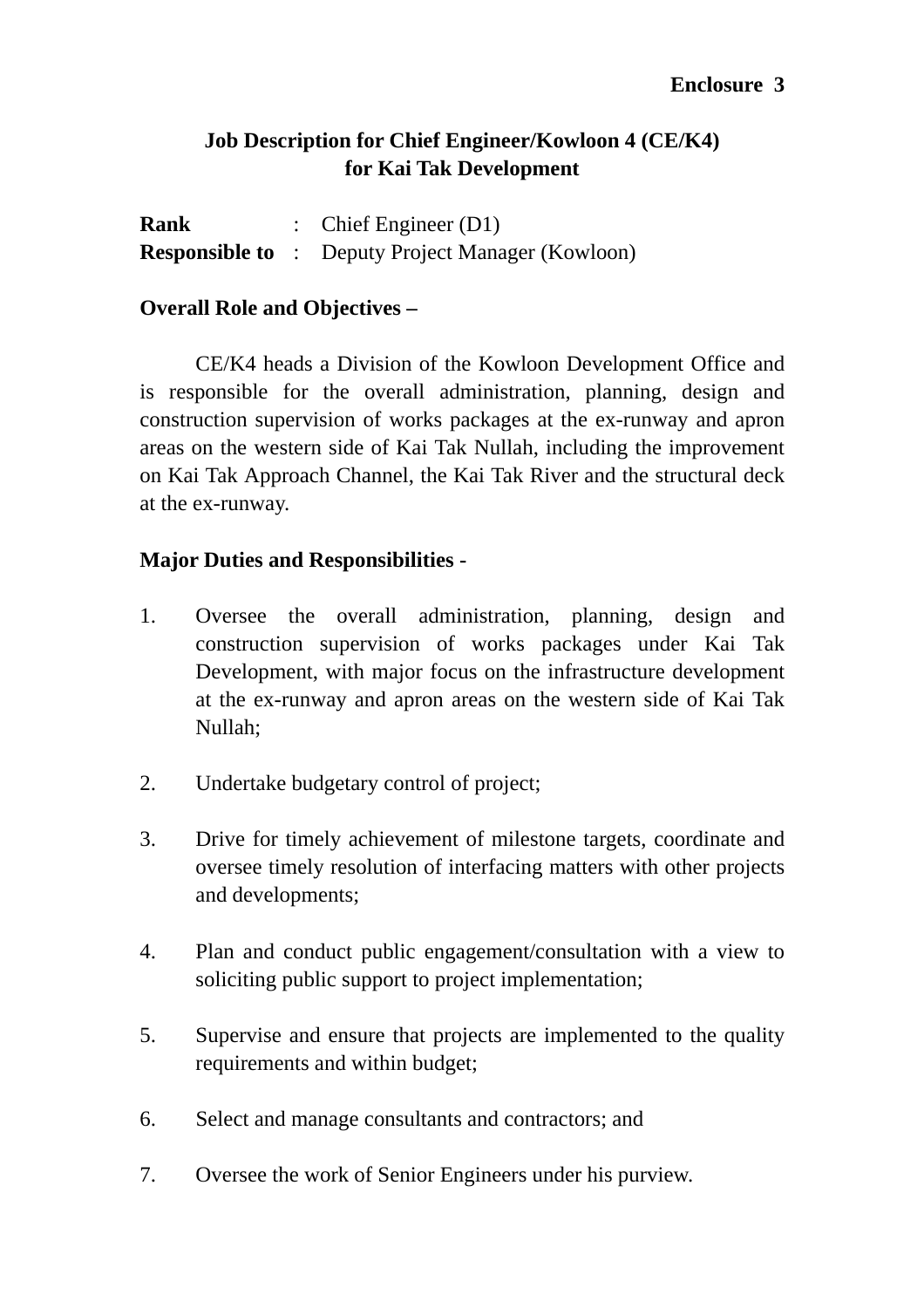#### **Enclosure 4**

# **Existing Organisation Chart of the Civil Engineering Office of the Civil Engineering and Development Department**



PGE - Principal Government Engineer

GE - Government Engineer

CE - Chief Engineer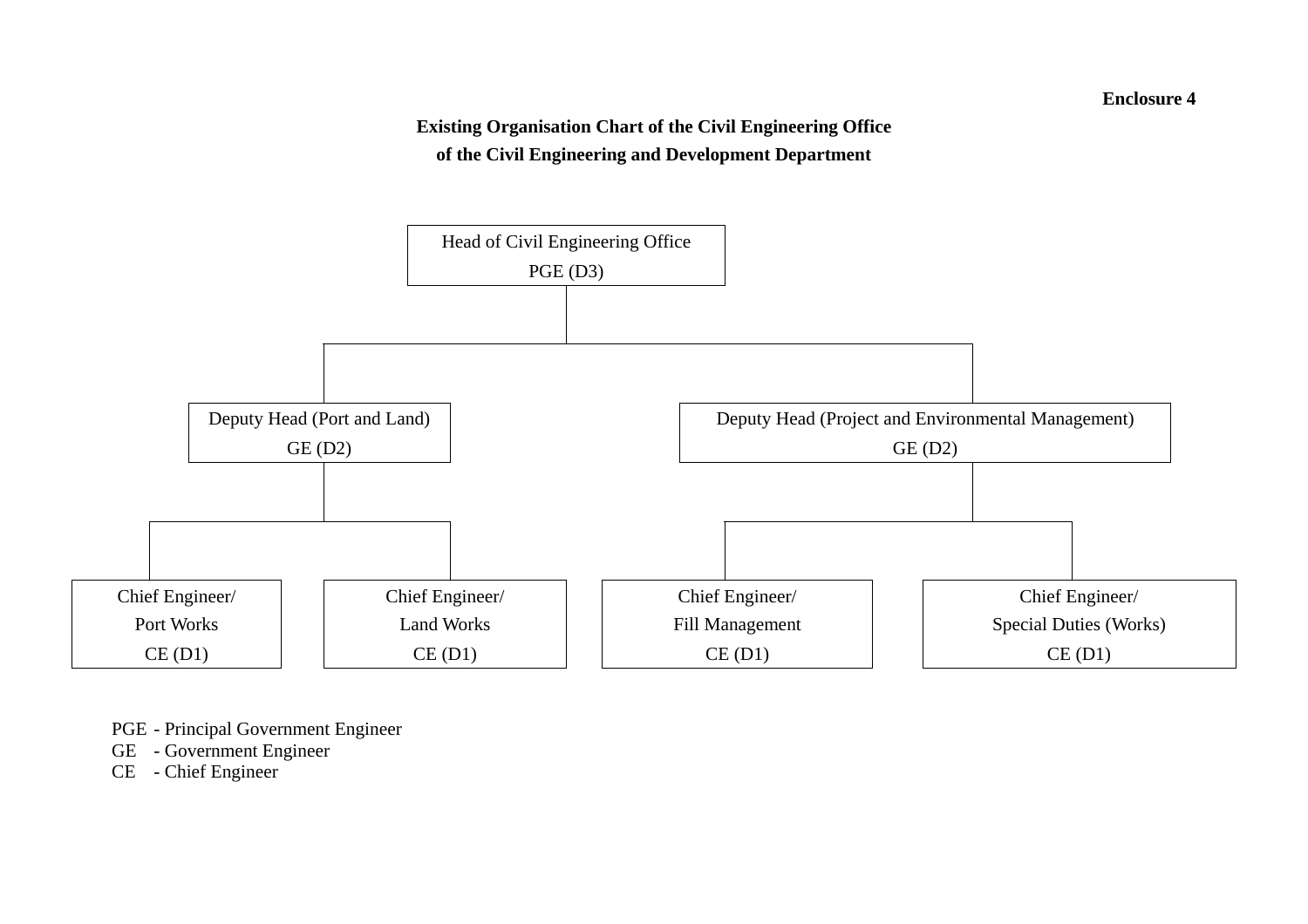#### **Enclosure 5**

# **Assignments of CEs in Civil Engineering Office after the BCP project is taken up by the proposed CE/BCP post**

# **1. Chief Engineer/Special Duties (Works)**

- (a) Planning, design and construction of Development at Anderson Road to meet the public housing targets
- (b) Overall control of infrastructural development Phase II at Penny's Bay
- (c) Coordination of government maintenance works in Penny's Bay Development Area
- (d) Implementation of government sewerage improvement works and provide support to Tourism Commission for monitoring of the implementation of Ocean Park Redevelopment
- (e) Demolition and decontamination works at Kwai Chung Incineration Plant and demolition of buildings, structures and chimneys at Kennedy Town
- (f) Capital dredging for Kwai Chung Container Basin and its Approach Channel

# **2. Chief Engineer/Fill Management**

- (a) Strategic planning and management of construction and demolition materials
- (b) Design and operation of public fill reception facilities including three barging points and two fill banks
- (c) Liaison with State Oceanic Administration for the cross-boundary disposal of inert construction and demolition materials
- (d) Strategic planning and management of marine disposal for contaminated and uncontaminated sediments
- (e) Design and operation of mud pits for contaminated sediments
- (f) Controlling the issuance of sand permits to meet the requirements of Ministry of Commerce and the Development Bureau
- (g) Design and operation of construction waste sorting facilities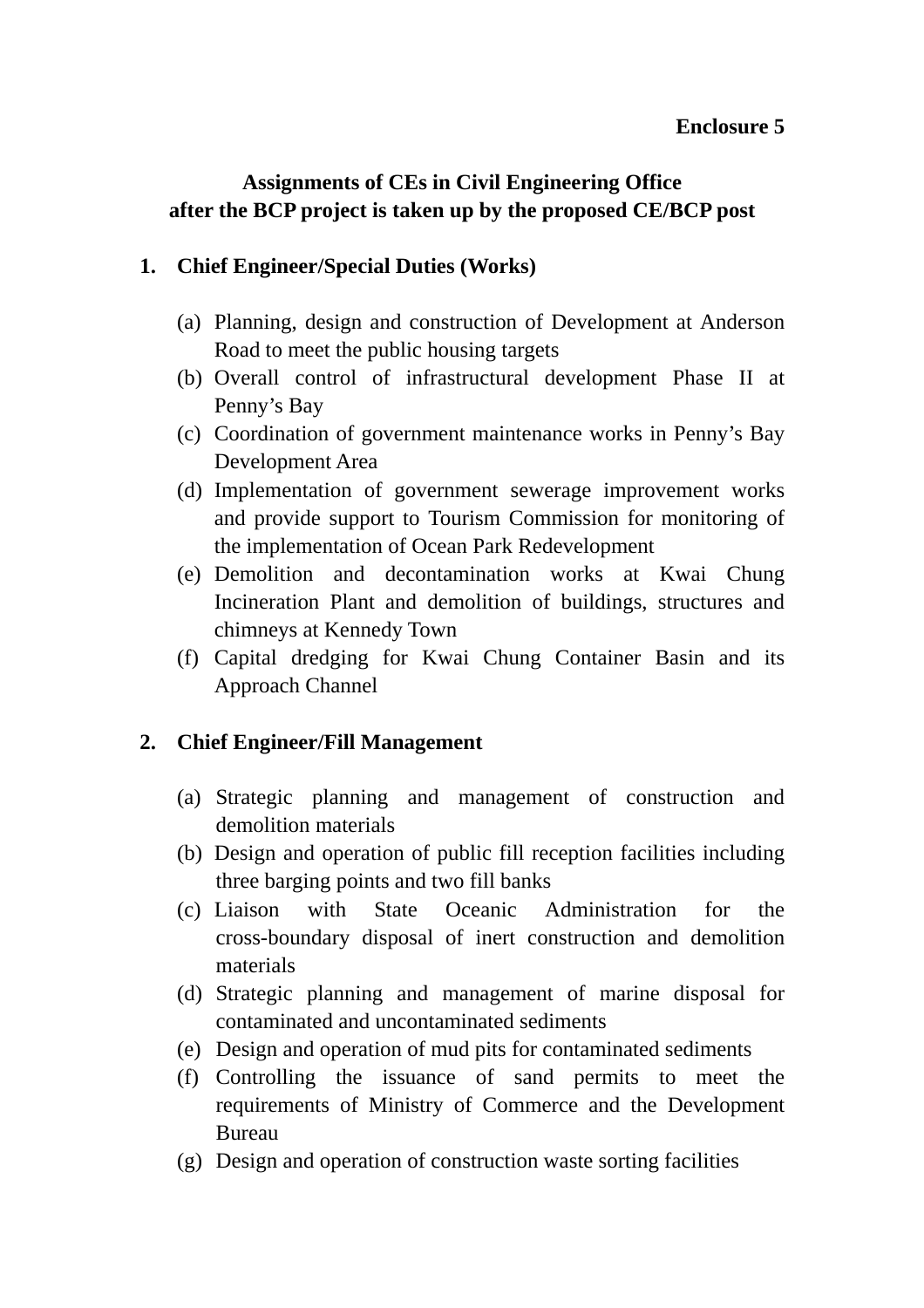- (h) Secretariat support to the Public Fill Committee
- (i) Secretariat support to the Marine Fill Committee

# **3. Chief Engineer/Port Works**

- (a) Maintenance of port and marine facilities, including 313 public and ferry piers and landings, 120 km seawalls and breakwaters
- (b) District administration matters, including providing technical advice to other departments on public and private developments relating to port and marine facilities
- (c) Preliminary feasibility study for Container Terminal 10 development
- (d) Planning, design and construction of the following projects:
	- Sai Kung Pier No. 2
	- Tai O slipway
	- Lung Mei artificial beach
	- Lei Yue Mun waterfront enhancement
	- Mui Wo promenade
	- removal of sediments in fish culture zones
- (e) Planning, design and construction of long term measures for replenishing 41 gazetted beaches and computer system to monitor the loss of sand

# **4. Chief Engineer/Land Works**

- (a) Planning, design and construction of Greening Master Plans
- (b) Planning, design and construction of the following projects:
	- Ping Ha Road
	- Tin Ha Road and Tan Kwai Tsuen Road
	- Development in Area 54, Tuen Mun
	- District open spaces in Kwai Chung, Sau Mau Ping and Choi Wan Road
	- Site formation works for a school development at Aberdeen Reservoir Road
- (c) Overall control and management of CEDD Term Contract for Minor Works and CEDD Landscape Term Contract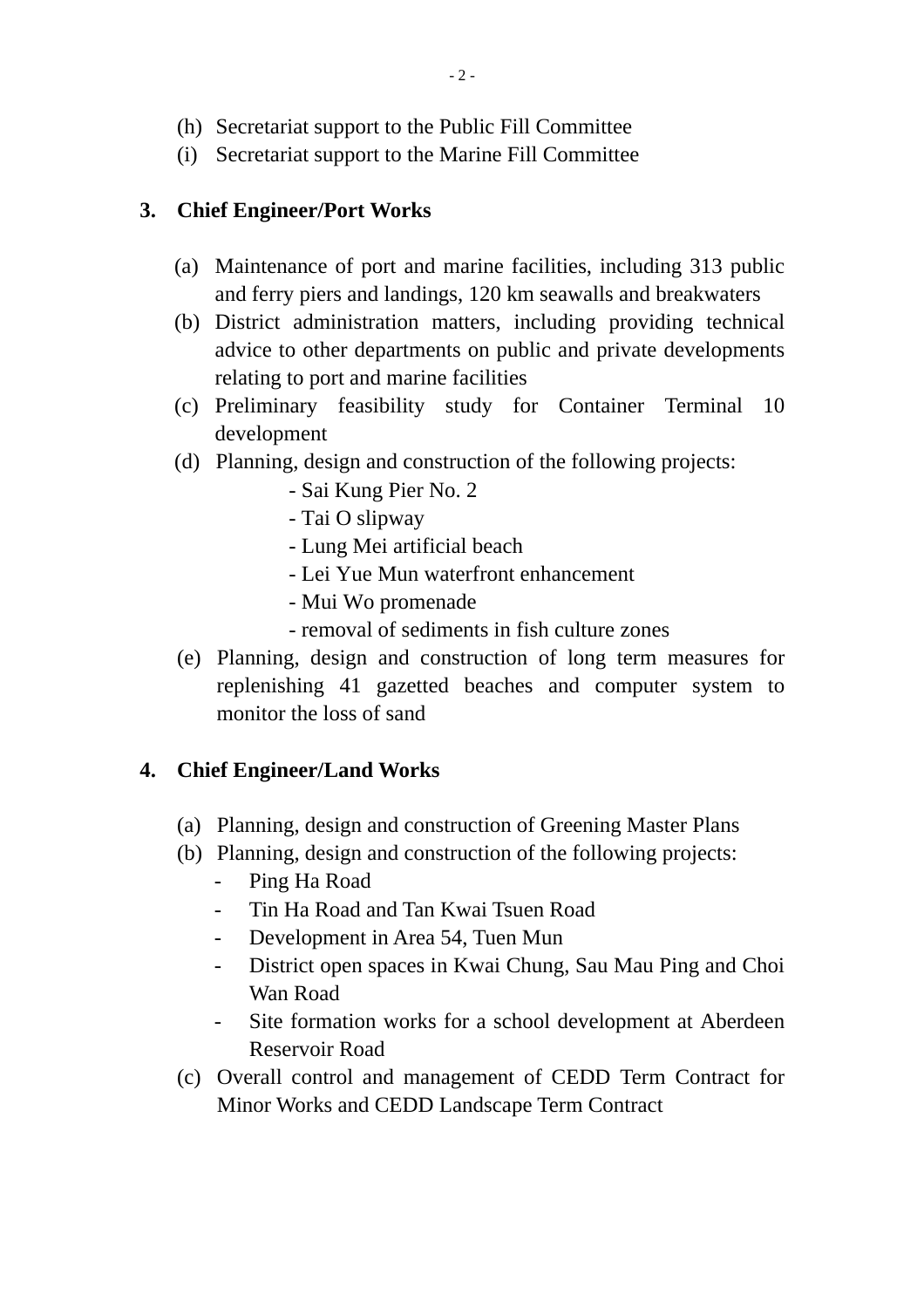#### **Enclosure 6**

#### **Proposed Organisation Chart of the Civil Engineering Office of the Civil Engineering and Development Department**



GE - Government Engineer

CE - Chief Engineer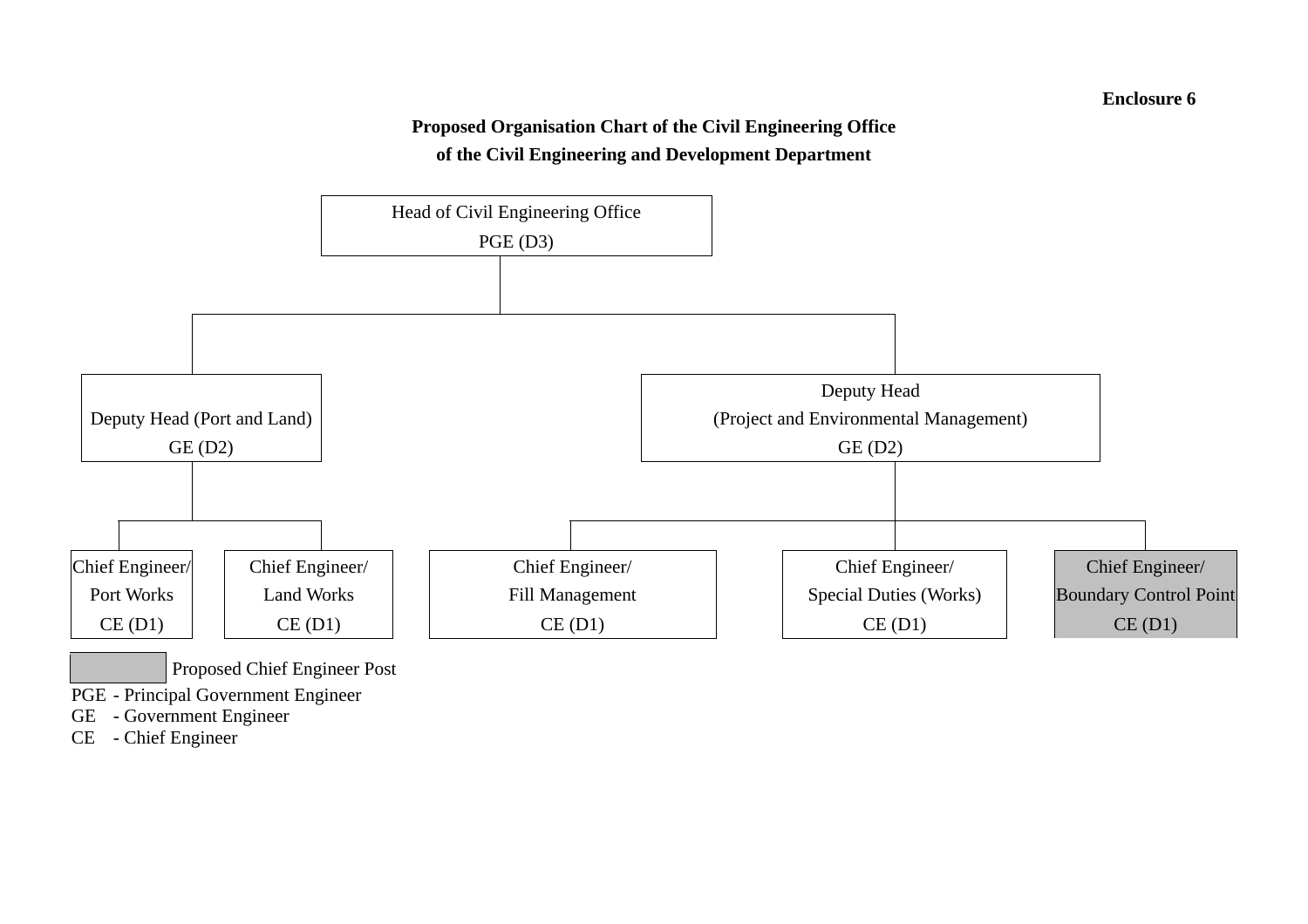# **Job Description for Chief Engineer/Boundary Control Point(CE/BCP) for Liantang/Heung Yuen Wai Boundary Control Point Project**

| Rank | : Chief Engineer $(D1)$                                        |
|------|----------------------------------------------------------------|
|      | <b>Responsible to</b> : Deputy Head (Project and Environmental |
|      | Management)                                                    |

# **Overall Role and Objectives –**

 CE/BCP heads a Division of the Civil Engineering Office and is responsible for the overall administration, planning, design and construction supervision of the Liantang/Heung Yuen Wai Boundary Control Point and Associated Works Project, including the connecting roads, road tunnels, site formation works for the boundary control point and other associated works.

# **Major Duties and Responsibilities –**

- 1. Execute the strategy for delivering the project to meet all requirements and standards;
- 2. Motivate and supervise his subordinates in the planning, design and implementation of the project;
- 3. Consult and coordinate with relevant bureaux and departments in resolving interfacing issues;
- 4. Procure and administer consultancies;
- 5. Engage in cross-border liaison with the relevant Mainland authorities; and
- 6. Oversee the implementation of construction works, monitor the construction progress and ensure the works are completed on time, within budget and in compliance with the approved procedures and standards.
- 7. Oversee the work of Senior Engineers under his purview.